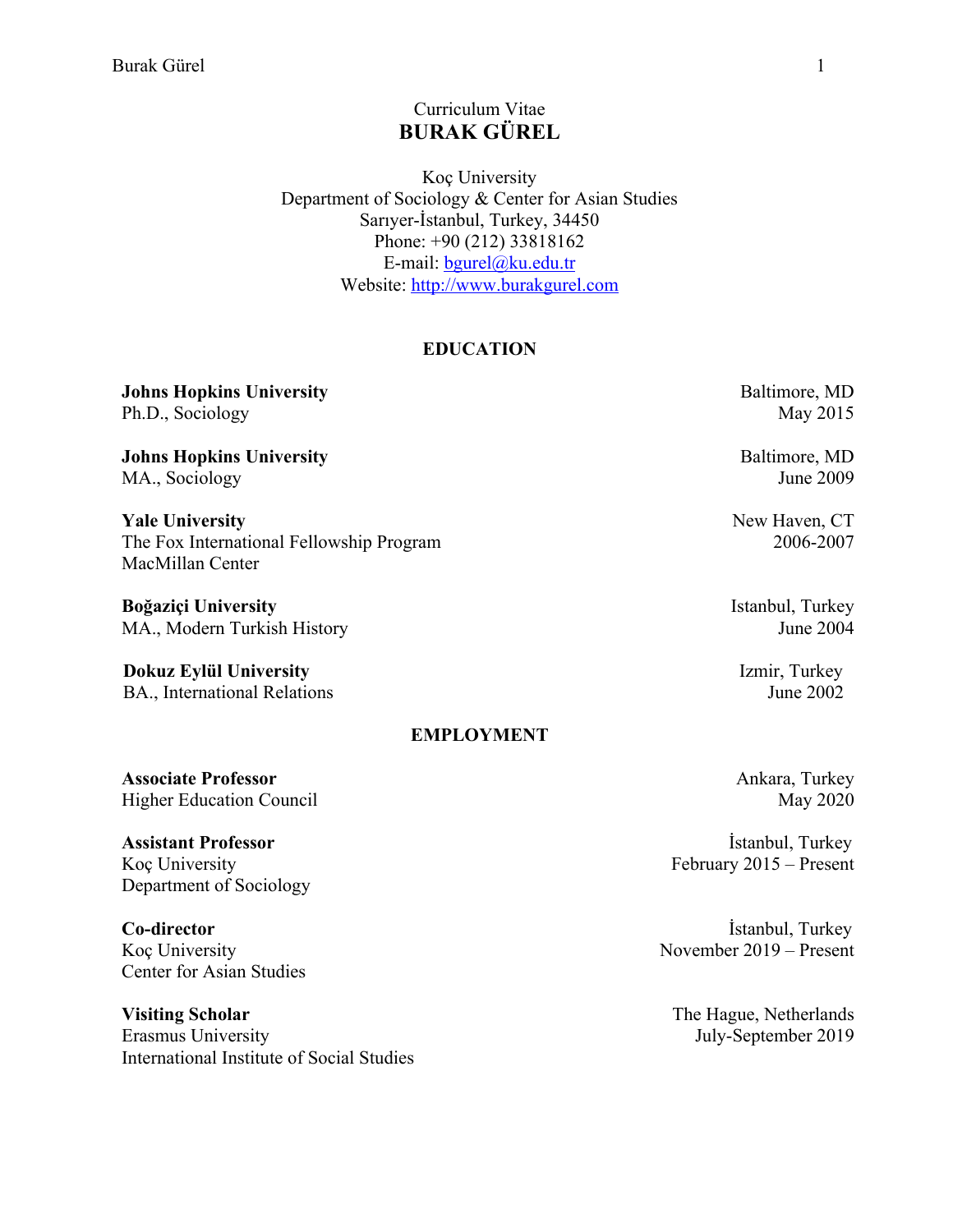#### Burak Gürel 2022 - 2022 - 2022 - 2022 - 2022 - 2022 - 2023 - 2023 - 2023 - 2023 - 2023 - 2023 - 2023 - 2023 - 2023 - 2023 - 2023 - 2023 - 2023 - 2023 - 2023 - 2023 - 2023 - 2023 - 2023 - 2023 - 2023 - 2023 - 2023 - 2023 -

**Visiting Scholar** Harvard University Center for Middle Eastern Studies

**Visiting Researcher**  Huazhong University of Science and Technology Center for Rural China Governance

**Instructor**  Johns Hopkins University East Asian Studies Program

**Teaching Assistant**  Johns Hopkins University Department of Sociology

**Instructor** Bogazici University Atatürk Institute for Modern Turkish History

**Research Assistant** Bogazici University Atatürk Institute for Modern Turkish History

#### **PUBLICATIONS**

#### **Peer-Reviewed Articles**

#### **Articles in** *SSCI* **and** *Web of Science* **Journals**

- 1. **Burak Gürel**, "Collectivist legacy and agrarian development in China since 1978," *Modern China* (Forthcoming).
- 2. **Burak Gürel** and Mina Kozluca, "Chinese investment in Turkey: The Belt and Road Initiative, rising expectations, and ground realities," *European Review*, 2022, pp. 1-29, DOI: 10.1017/S1062798721000296
- 3. **Burak Gürel**, Bermal Küçük, and Sercan Taş, "Land occupation as a form of peasant struggle in Turkey, 1965-1980," *New Perspectives on Turkey*, 2022, pp. 1-28, DOI: 10.1017/npt.2022.3
- 4. Weigang Gong, Meng Zhu, **Burak Gürel**, and Tian Xie, "The lineage theory of the regional variation of individualism/collectivism in China," *Frontiers in Psychology (Cultural Psychology)*, Vol. 11, 2021, pp. 1-19, DOI: 10.3389/fpsyg.2020.596762
- 5. Ali Hürriyetoğlu, Erdem Yörük, Osman Mutlu, Fırat Duruşan, Çağrı Yoltar, Deniz Yüret, and **Burak Gürel**, "Cross-context news corpus for protest events related knowledge base construction," *Data Intelligence*, Vol. 3, No. 2, 2021, pp. 1-28, DOI: 10.1162/dint\_a\_00092

Cambridge, MA July-September 2016

Wuhan, China June-December 2012

> Baltimore, MD Fall 2013

Baltimore, MD 2007-2014

İstanbul, Turkey Spring 2006

İstanbul, Turkey 2004-05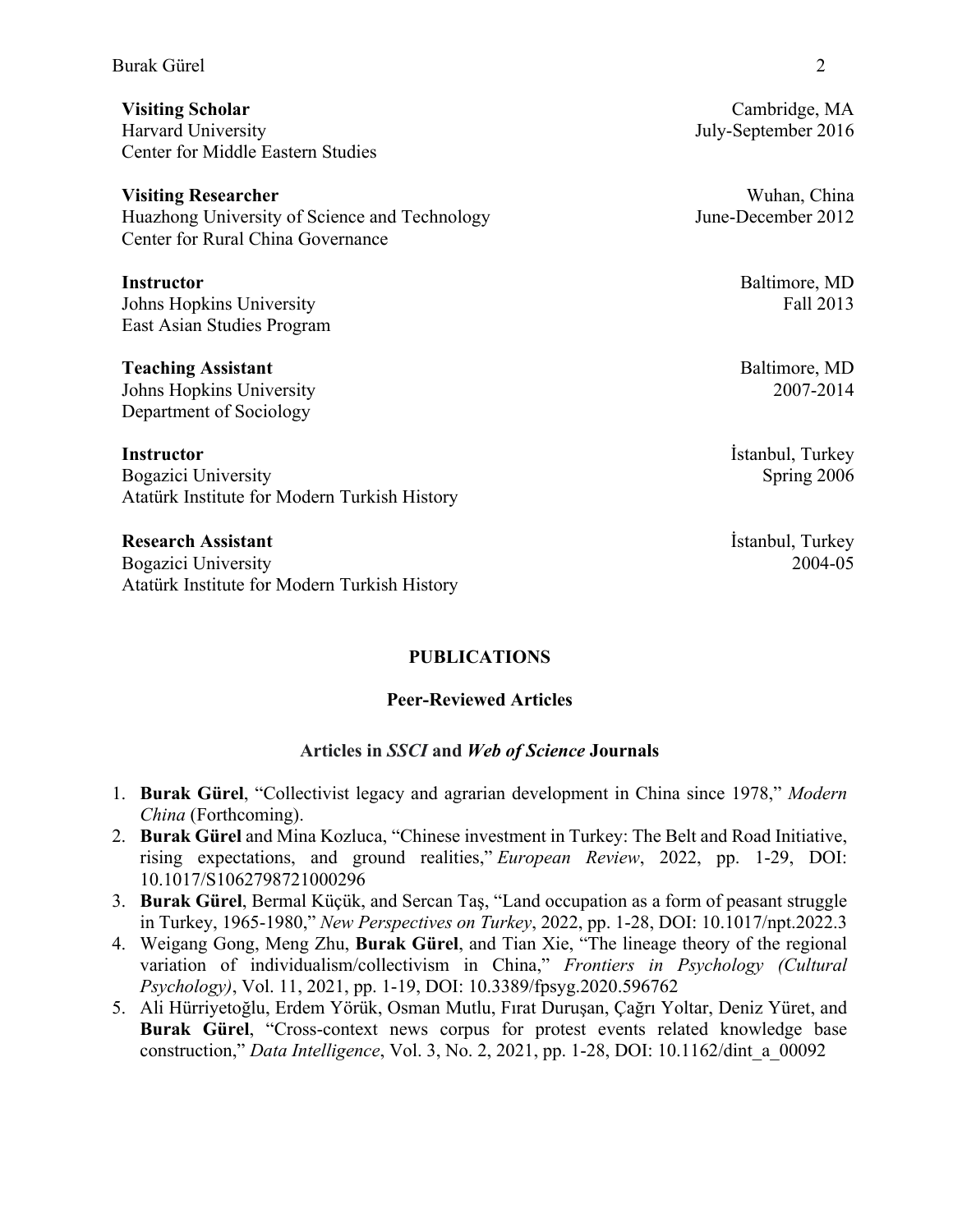- 6. **Burak Gürel**, "Semi-private landownership and capitalist agriculture in contemporary China," *Review of Radical Political Economics*, Vol. 51, No. 4, 2019, pp. 650-669, DOI: 10.1177/0486613419849683
- 7. **Burak Gürel**, "The role of collective mobilization in the divergent performance of the rural economies of China and India (1950-2005)," *The Journal of Peasant Studies*, Vol. 46, No. 5, 2019, pp. 1021-1046, DOI: 10.1080/03066150.2018.1434773
- 8. **Burak Gürel**, Bermal Küçük, and Sercan Taş, "The rural roots of the rise of the Justice and Development Party in Turkey," *The Journal of Peasant Studies*, Vol. 46, No. 3, 2019, pp. 457- 479, DOI: 10.1080/03066150.2018.1552264
- 9. Merve Bilge Aktaş, Ilgım Veryeri Alaca, and **Burak Gürel**, "Connecting rural change and local crafts: Rebranding sock knitting in Yenikaraağaç," *METU Journal of the Faculty of Architecture,* Vol. 36, No. 2, 2019, pp. 121-140, DOI: 10.4305/METU.JFA.2019.2.2
- 10. **Burak Gürel**, "Agrarian change and labour supply in Turkey, 1950-1980," *Journal of Agrarian Change*, Vol. 11, No. 2, 2011, pp. 195-219, DOI: 10.1111/j.1471-0366.2010.00299.x

#### **Articles in** *Scopus* **Journals**

- 1. Weigang Gong and **Burak Gürel**, "Project-based state intervention and agrarian change in contemporary China: The case of rice production in Pingwan county, Hunan," *Rural China*, Vol. 16, No. 2, 2019, pp. 312-333, DOI: 10.1163/22136746-01602006
- 2. Weigang Gong, Chengrong Duan, and **Burak Gürel**, "Regional variation of lineage culture and fertility transition in rural China," *Rural China*, Vol. 10, No. 2, 2013, pp. 258-310, DOI: 10.1163/22136746-12341244

#### **Articles in Other Indexes**

- 1. **Burak Gürel** and Mina Kozluca, "The unrest and relative empowerment of the working class in contemporary China," *METU Studies in Development*, Vol. 46, No. 2, 2019, pp. 203-226.
- 2. **Burak Gürel**, "Classes and status groups in times of great transformation: Reading agrarian change in Çukurova through the lens of Yaşar Kemal," *Hacettepe University Journal of Faculty of Letters*, Vol. 36, No. 2, 2019, pp. 209-220, DOI: 10.32600/huefd.433296
- 3. **Burak Gürel** and Eylem Taylan, "Critique of the critics of Giovanni Arrighi's *Adam Smith in Beijing*," *Alternative Politics*, Vol. 11, No. 2, 2019, pp. 430-447.
- 4. **Burak Gürel**, "Dispossession and development in the neoliberal era," *Ankara University SBF Journal*, Vol. 74, No. 3, 2019, pp. 983-1001, DOI: 10.33630/ausbf.569746
- 5. **Burak Gürel** and Erdem Yörük, "Devlet, sermaye ve kapitalizmin tarihsel sosyolojisi," *Mülkiye Dergisi*, Vol. 42, No. 2, 2018, pp. 209-237.
- 6. **Burak Gürel**, "Changing relations of production in Chinese agriculture from decollectivization to capitalism," *McGill Sociological Review*, Vol. 4, 2014, pp. 67-92.
- 7. **Burak Gürel**, "'Communist police!' The state in the 1970s Turkey," *Journal of Historical Studies*, Vol. 2, 2004, pp. 1-18 (former student journal of the Boğaziçi University Ataturk Institute for Modern Turkish History).
- 8. **Burak Gürel**, "1970'ler Türkiye'sinde İslamcı ve faşist siyaset: Vaadler ve sonuçlar," *Praksis*, No. 12, 2004, pp. 85-102.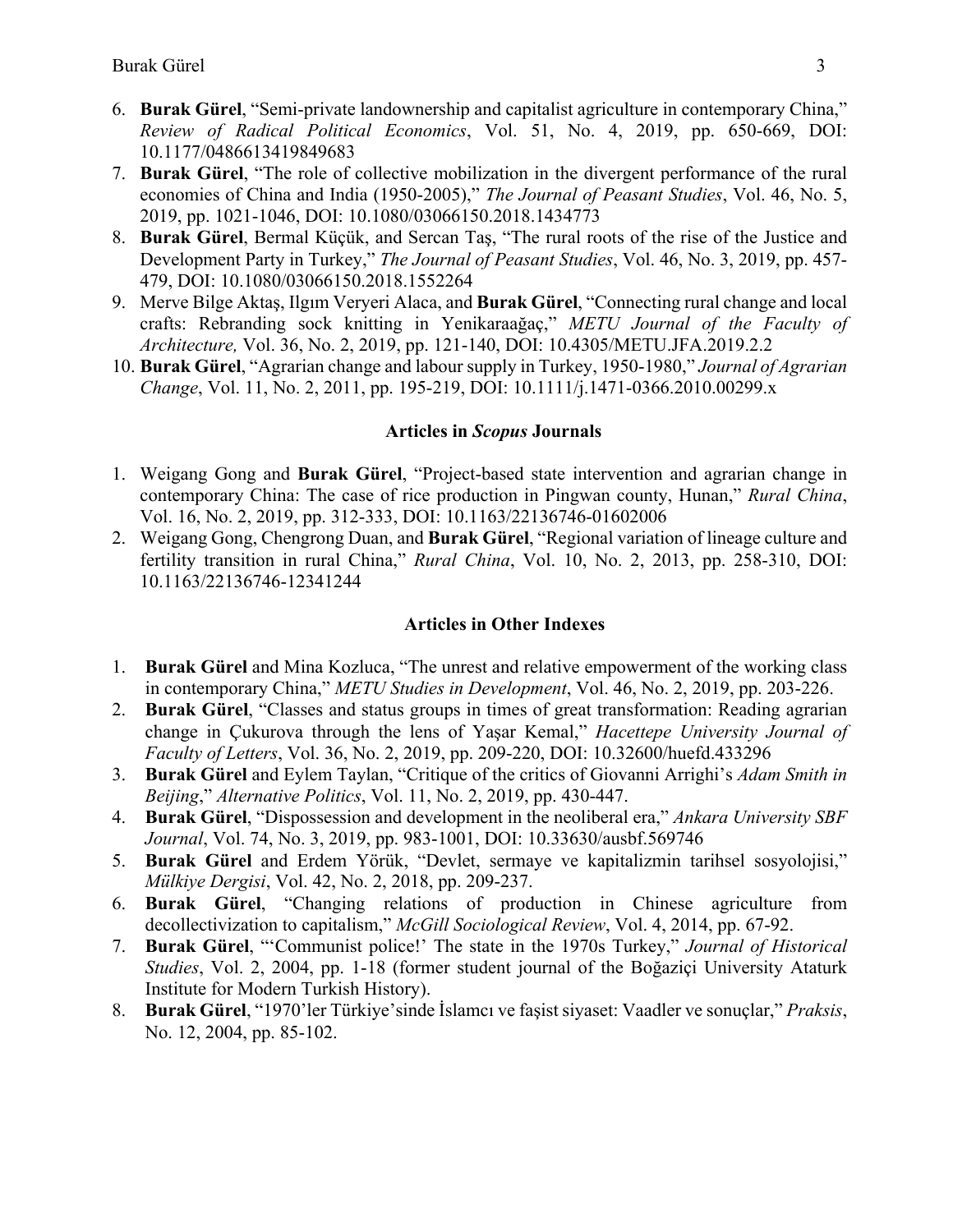# **Conference Proceedings**

- 1. Arda Akdemir, Ali Hürriyetoğlu, Erdem Yörük, **Burak Gürel**, Çağrı Yoltar, Deniz Yüret, "Towards generalizable place name recognition systems: Analysis and enhancement of NER systems on English news from India." In *Proceedings of the 12th workshop on geographic information retrieval*, New York: ACM, 2018, pp. 8:1–8:10, DOI: 10.1145/3281354.3281363 (Indexed in *Web of Science*).
- 2. Ali Hürriyetoğlu, Erdem Yörük, Deniz Yüret, Osman Mutlu, Çağrı Yoltar, Fırat Duruşan, **Burak Gürel**, "Cross-context News Corpus for Protest Events related Knowledge Base Construction," 2nd Conference on Automated Knowledge Base Construction (AKBC 2020), Virtual, 2020, arXiv:2008.00351.
- 3. Ali Hürriyetoğlu, Erdem Yörük, Deniz Yüret, Çağrı Yoltar, **Burak Gürel**, Fırat Duruşan, Osman Mutlu, "A task set proposal for automatic protest information collection across multiple countries." In *Advances in information retrieval*, eds. L. Azzopardi, B. Stein, N. Fuhr, P. Mayr, C. Hauff, D. Hiemstra, Cham: Springer, 2019, pp. 316–323, DOI: 10.1007/978-3-030-15719- 7\_42
- 4. Ali Hürriyetoğlu, Erdem Yörük, Deniz Yüret, Çağrı Yoltar, **Burak Gürel**, Fırat Duruşan, Osman Mutlu, and Arda Akdemir, "Overview of CLEF 2019 Lab ProtestNews: Extracting Protests from News in a Cross-Context Setting." In *Experimental IR meets multilinguality, multimodality, and interaction. CLEF 2019. Lecture notes in computer science*, eds. F. Crestani et al., Cham: Springer, 2019, pp. 425-432, DOI: 10.1007/978-3-030-28577-7\_32 (Indexed in *Web of Science*).

# **Book Chapters**

# **International Publishers**

- 1. **Burak Gürel**, "Civil war and massacre in Maraş 1978." In *Turkey in turmoil: Social change and political radicalization during the 1960s*, ed. Berna Pekesen. Berlin: De Gruyter Oldenbourg, 2020, pp. 152-180.
- 2. **Burak Gürel**, "Islamism: A comparative-historical overview." In *The neoliberal landscape and the rise of Islamist capital in Turkey*, eds. Neşecan Balkan, Erol Balkan, and Ahmet Öncü. New York: Berghahn Books, 2015, pp. 13-40.

# **National Publishers**

- 1. **Burak Gürel**, "Çin'in yükselişinin tarihsel arka planı ve yakın geleceği." In *Çin bilmecesi: Çin'in ekonomik yükselişi, uluslararası ilişkilerde dönüşüm ve Türkiye*, eds. Caner Bakır and Mustafa Yağcı. İstanbul: Koç Üniversitesi Yayınları, 2019, pp. 21-51.
- 2. **Burak Gürel**, "Theda Skocpol'un devrim kuramının eleştirel bir analizi." In *Tarihsel sosyoloji ve uluslararası ilişkiler*, ed. Faruk Yalvaç. Ankara: Nika Yayınevi, 2018, pp. 95-116.
- 3. **Burak Gürel**, "Şefik Hüsnü (Değmer): Ekim Devrimi'nden Stalinizme TKP'nin dönüşümü." In *Türkiye solundan portreler*, eds. Emirali Türkmen and Ümit Özger. Ankara: Dipnot Yayınları, 2016, pp. 171-184.
- 4. **Burak Gürel**, "İsmail Bilen: Gecikmiş yükselişten hızlandırılmış çöküşe TKP." In *Türkiye solundan portreler*, eds. Emirali Türkmen and Ümit Özger. Ankara: Dipnot Yayınları, 2016, pp. 235- 252.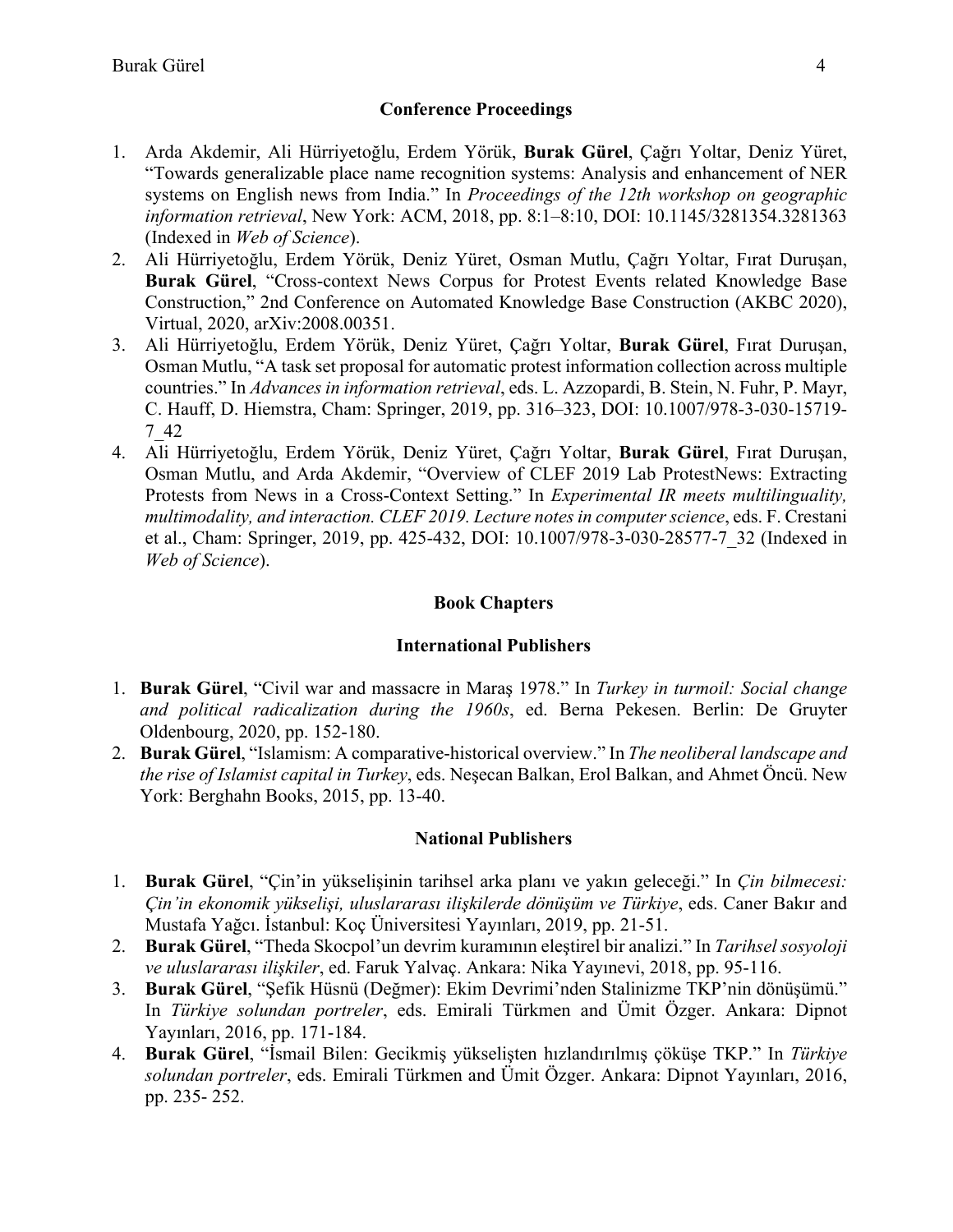- 5. **Burak Gürel**, "Türkiye'de kırda sınıf mücadelelerinin tarihsel dönüşümü." In *Marksizm ve sınıflar: Dünyada ve Türkiye'de sınıflar ve mücadeleleri*, eds. Ahmet Tonak, Sungur Savran, and Kurtar Tanyılmaz. İstanbul: Yordam Kitap, 2014, pp. 303-385.
- 6. **Burak Gürel**, "İslamcılık." In Siyaset bilimi*: Kavramlar, ideolojiler, disiplinler arası ilişkiler*, eds. Gökhan Atılgan and E. Attila Aytekin. İstanbul: Yordam Kitap, 2012, pp. 407-428.
- 7. **Burak Gürel** and Can Nacar, "Şefik Hüsnü (Değmer)." In *Modern Türkiye'de siyasi düşünce, Cilt: 8, Sol*, ed. Murat Gültekingil, İstanbul: İletişim Yayınları, 2007, pp. 118-133.
- 8. **Burak Gürel** and Fulya Özkan, "İsmail Bilen (Laz İsmail)." In *Modern Türkiye'de siyasi düşünce, Cilt: 8, Sol*, ed. Murat Gültekingil, İstanbul: İletişim Yayınları, 2007, pp. 294-309.

#### **Book Reviews**

- 1. *Counterrevolution: The global rise of the far right*, by Walden Bello, (Practical Action Publishing, 2019). *The Journal of Peasant Studies*, 2020, DOI: 10.1080/03066150.2020.1802817
- 2. "Mao redux?" (Extended review of Minqi Li, *China and the twenty-first century crisis*, Pluto Press, 2016), http://www.historicalmaterialism.org/book-review/mao-redux
- 3. *Caring for the poor: Islamic and Christian benevolence in a liberal world*, by Cihan Tuğal (Routledge, 2017). *New Perspectives on Turkey*, Vol. 60, No. 1, 2019, pp. 148-152.
- 4. "Capitalist agriculture without land privatization in China" (Extended review of René Trappel, *China's agrarian transition: Peasants, property, and politics*, Lexington Books, 2016), *Capital &Class*, Vol. 42, No. 3, 2018, pp. 563-567.
- 5. *How the west came to rule: The geopolitical origins of capitalism*, by Alexander Anievas and Kerem Nisancioglu (Pluto Press, 2015). *New Perspectives on Turkey*, Vol. 56, 2017, pp. 166- 171.
- 6. *Üçüncü Büyük Depresyon: Kapitalizmin alacakaranlığı*, by Sungur Savran (Yordam Kitap, 2013). *Praksis*, No. 38, 2015, pp. 229-232.
- 7. *Peasants under siege: The collectivization of Romanian agriculture, 1949-1962*, by Gail Kligman and Katherine Verdery (Princeton University Press, 2011). *The Journal of Peasant Studies*, Vol. 41, No. 2, 2014, pp. 291-294.
- 8. "Kriz, savaş ve devrim: 21. yüzyılın ana hatları" (Extended review of Sungur Savran, *Kod adı küreselleşme: 21. yüzyılda emperyalizm*, Yordam Kitap, 2008), *Mesele*, No. 24, 2008, pp. 53- 56.

#### **Datasets**

- 1. Erdem Yörük, Ali Hürriyetoğlu, Çağrı Yoltar, Fırat Duruşan, Aline Villavicencio, Arzucan Özgür, Deniz Yüret, **Burak Gürel**, Mehmet Fuat Kına, Osman Mutlu, Ali Safaya, Enes Sarı, Moutasem Abdullatif. 2021. "Global Contentious Politics Dataset." https://glocon.ku.edu.tr/
- 2. Erdem Yörük, Gabriela Ramalho Tafoya, İbrahim Öker, Ali Bargu, Alper Şükrü Gençer, Rahmi Çemen, Mehmet Fuat Kına, Çağrı Yoltar, **Burak Gürel**, Murat Koyuncu. 2019. "Global Welfare Dataset, Version 2019." https://glow.ku.edu.tr/

# **Other Writings**

1. Fırat Duruşan, Ali Hürriyetoğlu, Erdem Yörük, Osman Mutlu, Çağrı Yoltar, **Burak Gürel**, Alvaro Comin, "Global Contentious Politics Database (GLOCON) Annotation Manuals," 11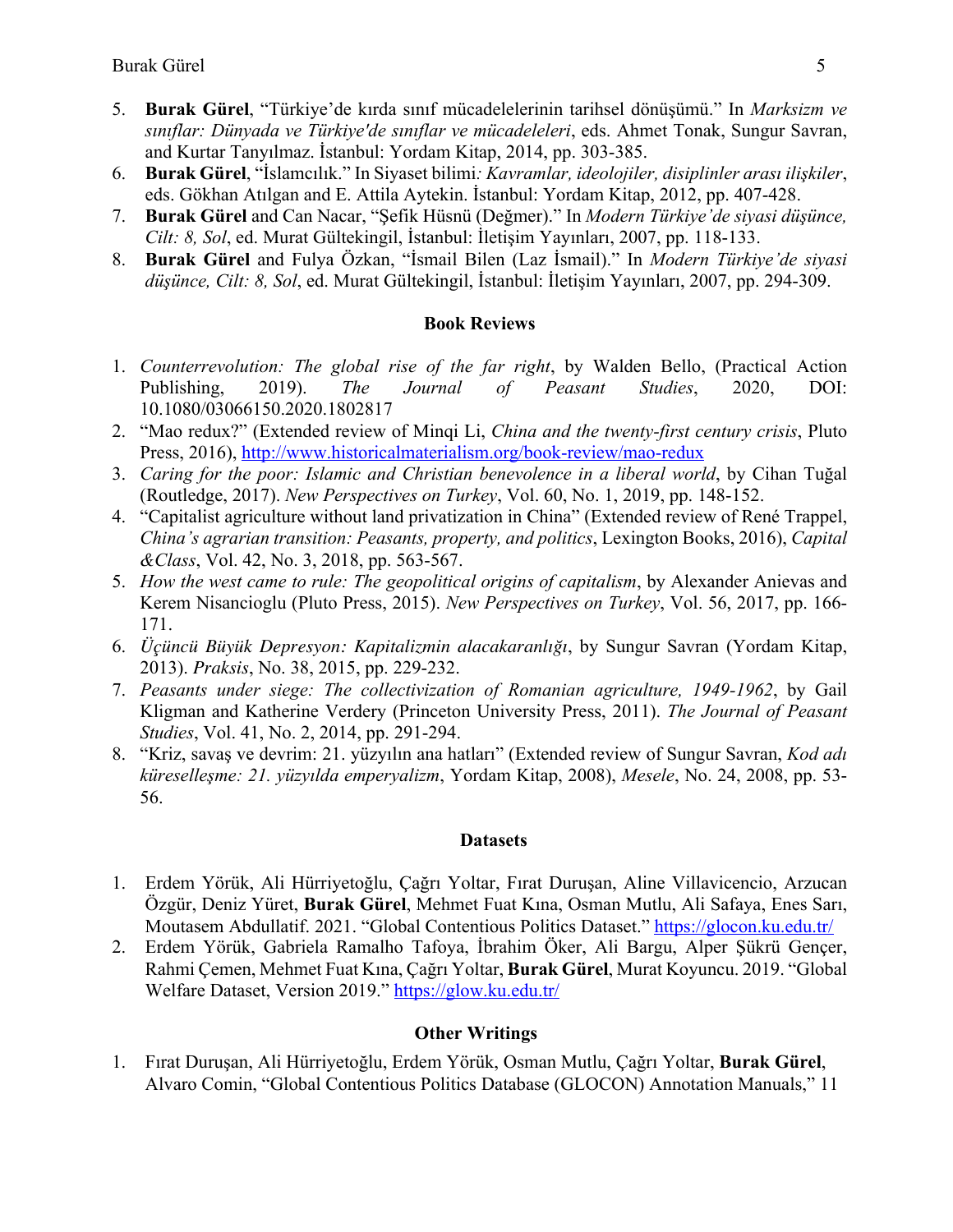May 2022, DOI: 10.5281/zenodo.6540579. https://zenodo.org/record/6540579#.YoEtcJNBz0s

- 2. **Burak Gürel** and Mina Kozluca, "Turkey" (country profile in *The People's Map of Global China* project website), 17 April 2022. https://thepeoplesmap.net/country/turkey/
- 3. **Burak Gürel**, "Sharpening the class-based approach to emancipatory rural politics: A note on Henry Bernstein's 'Unpacking 'authoritarian populism' and rural politics: Some comments on ERPI'," 22 April 2020. http://www.burakgurel.com/blog/sharpening-the-class-basedapproach-to-emancipatory-rural-politics-a-note-on-henry-bernsteins-unpackingauthoritarian-populism-and-rural-politics-some-comments-on-erpi
- 4. **Burak Gürel**, "The Third Great Depression and rise of the far-right: experiences from Turkey," 25 April 2018. https://www.opendemocracy.net/en/third-great-depression-and-riseof-far-right-experiences-from-turkey/

# **CONFERENCE AND WORKSHOP PRESENTATIONS**

- 1. Ali Hürriyetoğlu, Erdem Yörük, Deniz Yüret, Osman Mutlu, Çağrı Yoltar, Fırat Duruşan, **Burak Gürel**, "Cross-context News Corpus for Protest Events related Knowledge Base Construction." In *2nd Conference on Automated Knowledge Base Construction*, Virtual, June 22-24, 2020.
- 2. **Burak Gürel**, "The effect of the household registration system on the industrialization and urbanization of China." In *MiReKoc 15th Year Anniversary Conference*, Istanbul: Koç University, October 24-25, 2019.
- 3. **Burak Gürel**, "Collectivist legacy and agrarian development in China (1978-2005)." In "*Modernizing Rural China" Workshop and Network Meeting*, Freiburg, Germany, September 27-29, 2019.
- 4. Erdem Yörük, **Burak Gürel**, and Fuat Kına, "Containment through welfare provision: Land invasions, land reforms and the implementation of the Bolsa Familia program in Brazil." In *International Sociological Association RC19 Annual Meeting*, University of Mannheim, August 30, 2019.
- 5. Murat Koyuncu, Erdem Yörük, and **Burak Gürel**, "Welfare as counter-insurgency in contemporary India." In *International Sociological Association RC19 Annual Meeting*, University of Mannheim, August 30, 2019.
- 6. **Burak Gürel**, Ali Bargu, and Christian Göbel, "Social assistance as political containment in contemporary China." In *American Sociological Association 114th Annual Meeting*, New York, August 12, 2019.
- 7. Murat Koyuncu and **Burak Gürel**, "Welfare as counter-insurgency in contemporary India." In *American Sociological Association 114th Annual Meeting*, New York, August 13, 2019.
- 8. Murat Koyuncu, Erdem Yörük, and **Burak Gürel**, "Welfare as counter-insurgency in contemporary India." In *The 16th East Asian Social Policy Conference*, Taipei, Taiwan, July 3, 2019.
- 9. Indrajit Roy, Erdem Yörük, and **Burak Gürel**, "The politics of social assistance in contemporary Asia: Comparative analysis of China, India, and Turkey." In *The 16th East Asian Social Policy Conference*, Taipei, Taiwan, July 3, 2019.
- 10. **Burak Gürel**, "Agrarian change in western Anatolia: A long-term historical perspective and agenda for further research," In *Geosophy 2.0 Workshop*, University of Kiel, June 26, 2019.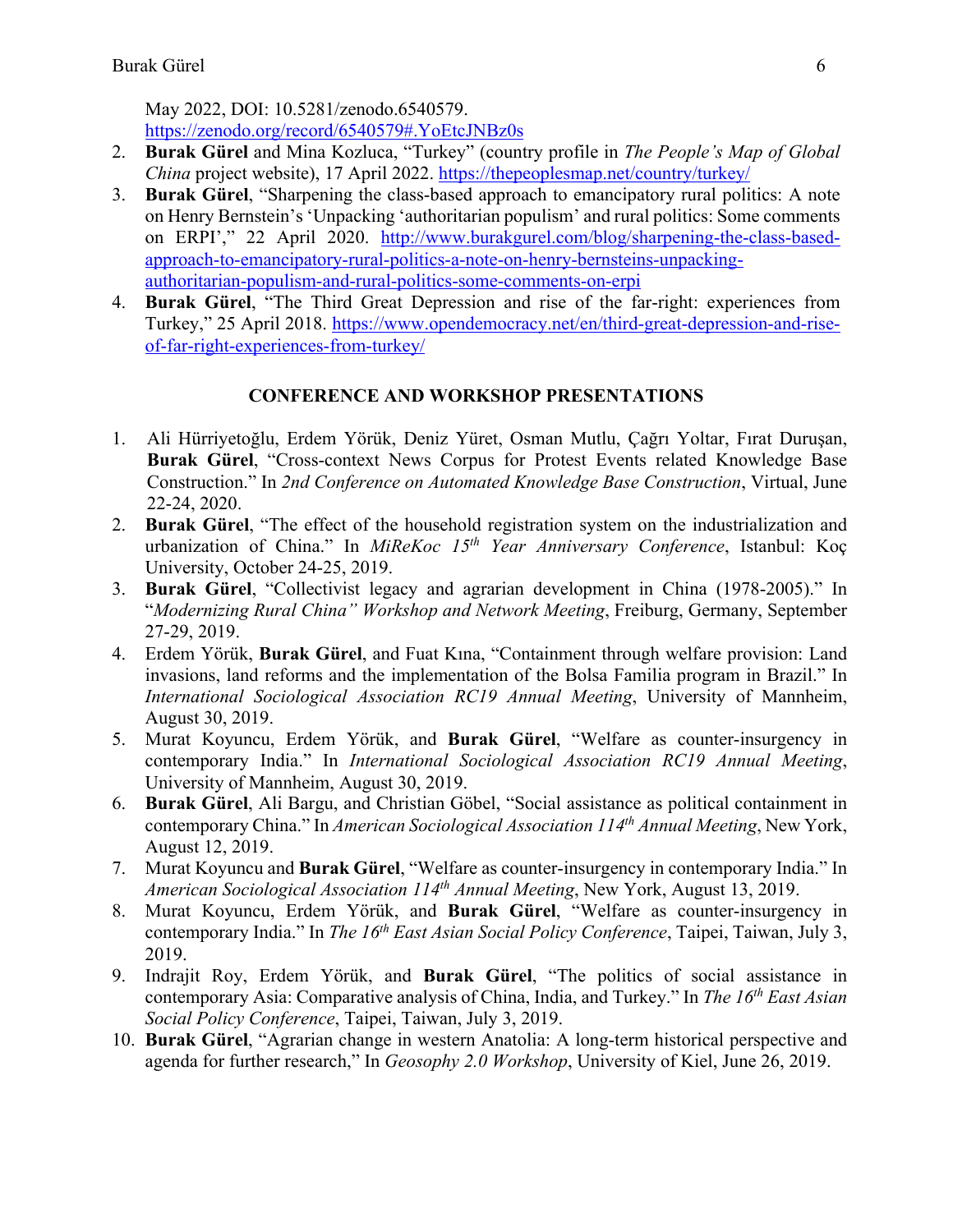- 11. Ali Hürriyetoğlu, Deniz Yüret, Erdem Yörük, Çağrı Yoltar, **Burak Gürel**, Fırat Durusan, Osman Mutlu, "Lab on ProtestNews: Extracting Protests from News." In *Conference and Labs of the Evaluation Forum (CLEF)*, Lugano, Switzerland, September 9-12, 2019 (Forthcoming).
- 12. Arda Akdemir, Ali Hürriyetoğlu, Erdem Yörük, **Burak Gürel**, Çağrı Yoltar, Deniz Yüret, "Towards generalizable place name recognition systems: Analysis and enhancement of NER systems on English news from India." In *Proceedings of the 12th Workshop on Geographic Information Retrieval*, November 6, 2018, Seattle.
- 13. Murat Koyuncu, Erdem Yörük, and **Burak Gürel**, "Welfare as counter-insurgency in contemporary India." In the *76th Annual Midwest Political Science Association Conference*, Chicago, April 6, 2018.
- 14. Erdem Yörük, Ali Bargu, and **Burak Gürel**, "Social assistance as a counter-insurgency strategy in contemporary China." In the 76<sup>th</sup> Annual Midwest Political Science Association *Conference*, Chicago, April 8, 2018.
- 15. **Burak Gürel**, Bermal Küçük, and Sercan Taş, "Rural roots of the rise of the Justice and Development Party in Turkey." In *Confronting Authoritarian Populism: Resistances and Alternatives in Rural Contexts,* International Institute of Social Studies, The Hague, March 18, 2018.
- 16. **Burak Gürel**, "Rural land policy debates in China since the 1980s: Contradictions and convergences of the developmentalist, welfarist, and individualist approaches." In *Urbanizing Rural China: Challenges of Rural Governance*, Danish Social Science Research Council, Skagen, February 23-25, 2018.
- 17. **Burak Gürel** and Erdem Yörük, "The politics of social assistance in contemporary Asia: Comparative analysis of China, India, and Turkey." In *Whither West Asia*, University of Sussex Asia Center, May 16, 2017.
- 18. **Burak Gürel**, "The Syrian civil war and Turkey's transformation into the world's biggest refugee camp." In *Crises and Victims: A Workshop on Refugees, Migrants and Anti- Refugee Discourses in a New Way*, Rosa Luxemburg Foundation Warsaw, Karl Polanyi Center for Global Social Studies, and *Eszmélet* Journal, Budapest, February 27, 2016.
- 19. **Burak Gürel**, "The role of labor mobilization in the divergence of the rural economies of China and India (1947-1992)." In *East Asian Studies Spring 2014 Student Symposium: Transforming East Asia*, The Johns Hopkins University, Baltimore, April 11, 2014.
- 20. **Burak Gürel**, "Landownership and capitalist agriculture in China." In *Agrarian Development in China: Legacies and Prospects*, The Arrighi Center, Johns Hopkins University, Baltimore, November 1, 2013.
- 21. **Burak Gürel**, "Changing relations of production in Chinese agriculture from decollectivization to agrarian capitalism." In 21st *Annual Columbia Graduate Student Conference on East Asia*, Columbia University, New York, February 10-11, 2012.
- 22. **Burak Gürel**, "Peasant struggles over land in Turkey (1960-1980)." In *Historical Social Science-Graduate Student Conference*, Binghamton University, Binghamton, New York, April 28-29, 2007.
- 23. **Burak Gürel**, "Land occupation as a form of peasant resistance in Turkey (1968-1980)." In *The Political Economy of the Middle East in the Age of Empire: Historical, Theoretical, and Political Reflections*, York University, Toronto, March 23-24, 2006.

# **INVITED TALKS**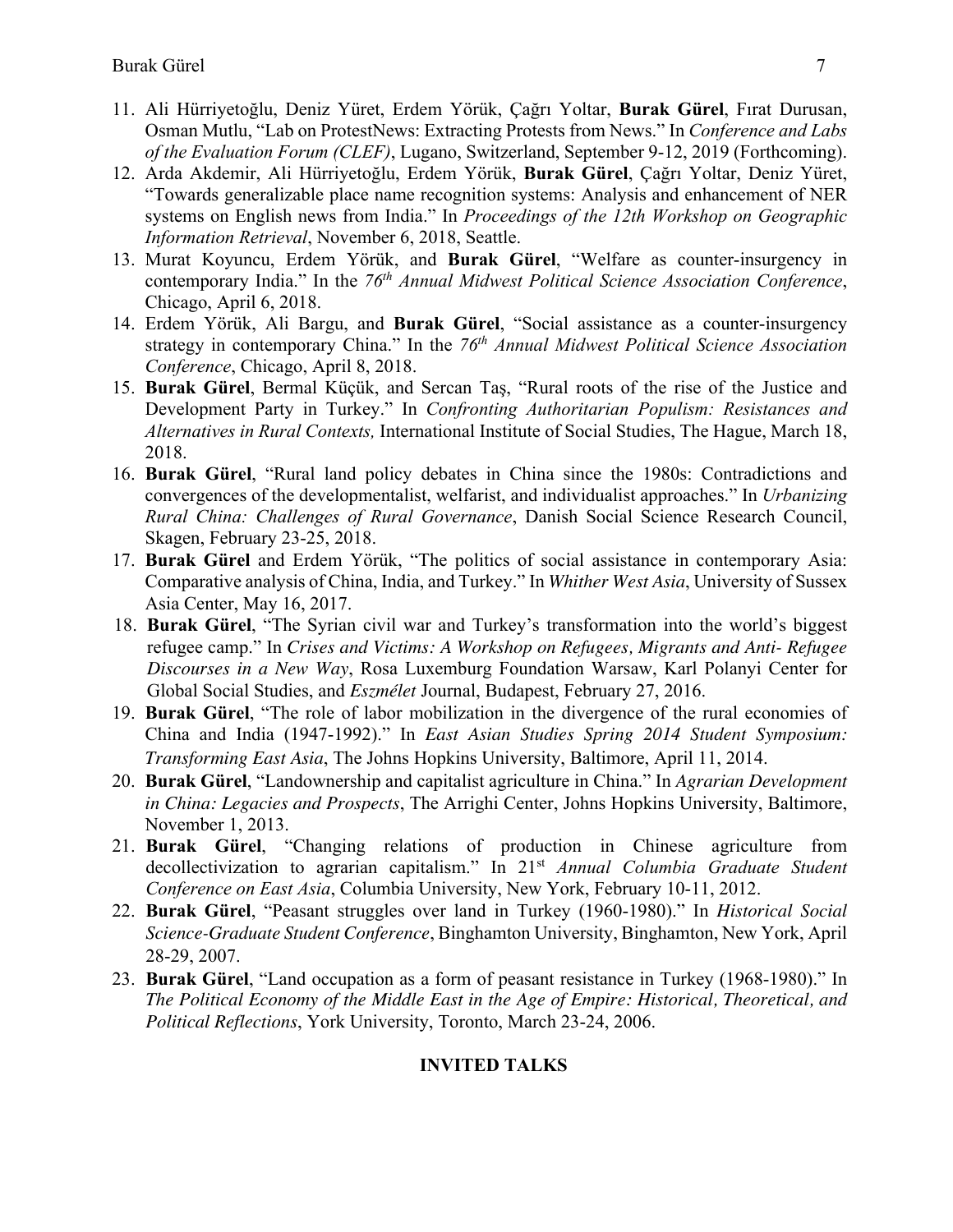- 1. **Burak Gürel** and Deniz Pelek, "Gıda sisteminin kilit özneleri: Çiftçiler, yarı zamanlı çiftçiler, mevsimlik işçiler ve diğerleri." In *Gıdanın Politik Ekolojisi-3*, Sabancı University İstanbul Policy Center, 14 April 2021.
- 2. **Burak Gürel**, "Collectivist Legacy and Agrarian Development in China since 1978." In *14th Koç Sohbetleri Talk*, Koç University, İstanbul, January 21, 2021.
- 3. **Burak Gürel**, "Collectivist legacy and agrarian development in China (1978-2005)," International Institute of Social Studies, The Hague, September 5, 2019.
- 4. **Burak Gürel**, Speech at "Plenary 1: Authoritarian populism: Rural roots and consequences." In *Confronting Authoritarian Populism: Resistances and Alternatives in Rural Contexts*, International Institute of Social Studies, The Hague, March 17, 2018.
- 5. **Burak Gürel**, "Landownership and capitalist agriculture in China." In *Rajawali Doctoral Fellows Workshop Series*, Ash Center for Democratic Governance and Innovation, Kennedy School of Government, Harvard University, September 7, 2016.
- 6. **Burak Gürel**, "The role of labor mobilization in the divergence of the rural economies of China and India (1950-1980)." In *Social Science Seminars*, Koç University, İstanbul, February 20, 2014.
- 7. **Burak Gürel**, "The role of labor mobilization in the divergence of the rural economies of China and India (1947-1992)." In Center for Development Studies, Trivandrum, Kerala, March 22, 2013.

# **Invited Lectures**

- 1. **Burak Gürel**, "The rise of China, Belt and Road Initiative and the changing global political economy." In *Post-hegemonic International Relations* graduate seminar at O.P. Jindal Global University, Sonipat, India, 9 April 2021.
- 2. **Burak Gürel**, "The politics of rural development in China and India." In *Politics of Developing Countries* graduate seminar, Çukurova University, Adana, 16 December 2020.
- 3. **Burak Gürel**, "Karşılaştırmalı-tarihsel perspektiften İslamcılık" (Islamism: A comparativehistorical perspective). In *Çağdaş Siyasal Düşünceler* (Contemporary Political Theories) undergraduate course, İstanbul University, İstanbul, 16 November 2020.
- 4. **Burak Gürel**, "State capacity, mass mobilization and economic development in China since 1949." In *Economy and Politics in Asia: Towards an Asian Community (EC 429)*, Kadir Has University, İstanbul, November 8, 2019 (Funded by One Asia Foundation).

# **Media Interviews**

*Nereden Başlasam?* (Turkish podcast series), 15 December 2021. *Ayrıntı Dergi* (Turkish journal of politics and culture)*,* No. 37, Spring 2021, pp. 40-44. *Yükselen Asya*, EKOTÜRK TV (Turkish TV channel), November 9, 2020. *Magyarul Balóval*, RTL Klub (Hungarian TV channel), March 1, 2016.

# **TEACHING EXPERIENCE**

**Koc University Istanbul, Turkey Istanbul, Turkey Graduate teaching**  *SOCI-CSHS 504*: Historical Sociology Fall 2015-Present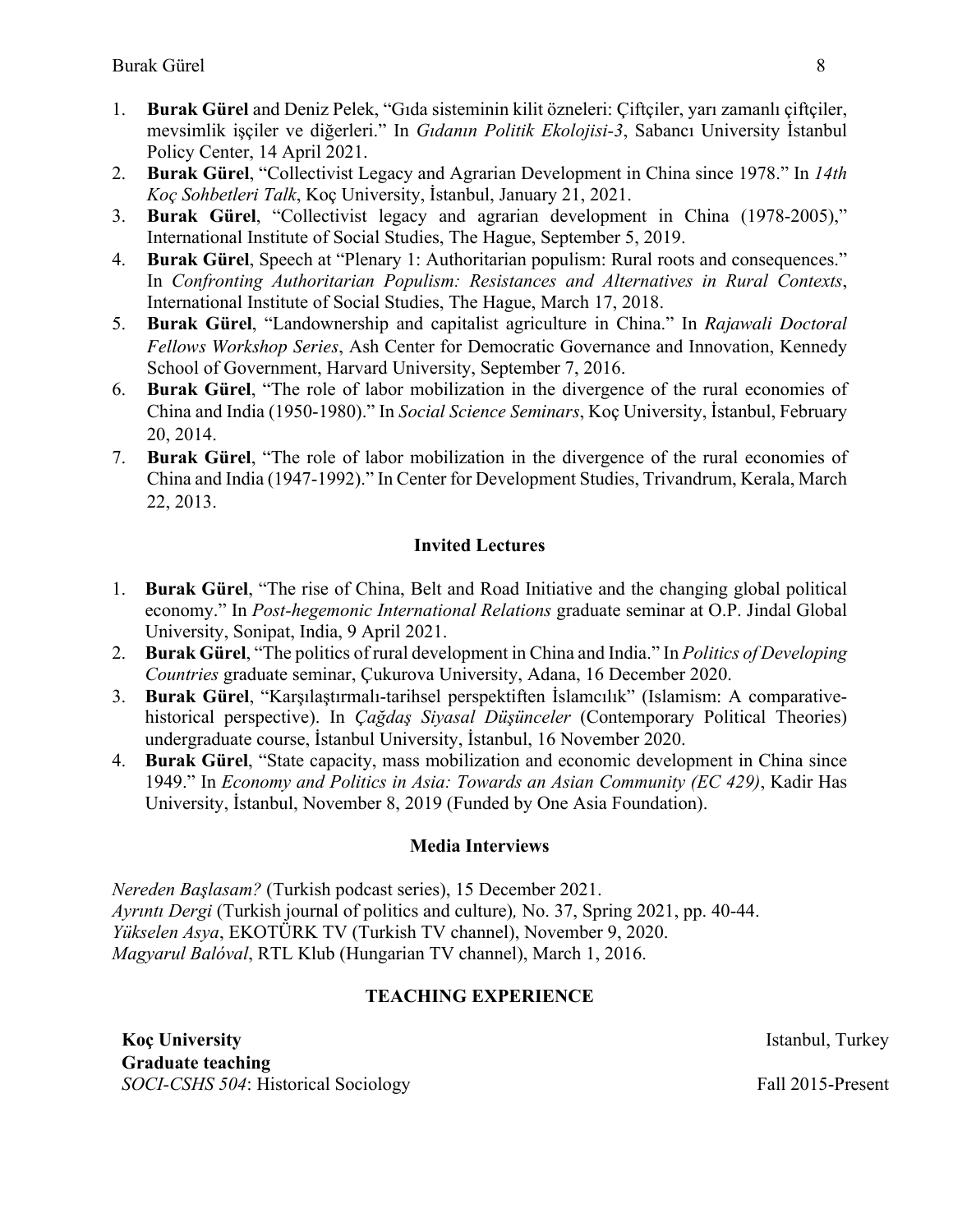| CSHS 510: Thesis Seminar                                                                           | Fall 2018-Present          |
|----------------------------------------------------------------------------------------------------|----------------------------|
| Undergraduate teaching<br>SOSC 110: State and Society                                              | Spring 2015-Present        |
| <i>SOCI/INTL 421</i> : Political Sociology                                                         | Spring 2016-Present        |
| SOCI 406/HIST 426: Economy, Society and Politics in Asia                                           | Spring 2018-Present        |
| <b>Johns Hopkins University</b><br>Undergraduate teaching<br>AS.310.204: Rural Development in Asia | Baltimore, MD<br>Fall 2013 |
| <b>Boğaziçi University</b>                                                                         | Istanbul, Turkey           |

**Undergraduate teaching**  Spring 2006 *HTR 312: History of the Turkish Republic II* 

# **GRANTS, FELLOWSHIPS, AND SCHOLARSHIPS**

- 1. Koç University Seed Research Program Fund (2021).
- 2. Koç University-Renmin University Joint Seed Fund (2020).
- 3. Friedrich-Ebert-Stiftung Turkey Research Grant (2020).
- 4. Koç University Visiting Scholar Program Grant (Summer 2019).
- 5. Emancipatory Rural Politics Initiative Grant (2017).
- 6. Koç-Harvard Visiting Scholar Program Grant (Summer 2016).
- 7. Stephen and Lynn Browne Graduate Student Teaching Fellowship, East Asian Studies Program, Johns Hopkins University (Fall 2013).
- 8. Research Grant, Department of Sociology, Johns Hopkins University (Summer 2012).
- 9. Research Grant, East Asian Studies Program, Johns Hopkins University (Summer 2012).
- 10. Chinese Government Scholarship (Awarded scholarship as a full-time language student at Wuhan University in 2009-10).
- 11. Research Grant, Program in Global Social Change, Department of Sociology, Johns Hopkins University (Summer 2009).
- 12. Research Grant, East Asian Studies Program, Johns Hopkins University (Summer 2009).
- 13. Research Grant, Institute for Global Studies, Johns Hopkins University (Summer 2009).
- 14. The Fox International Fellowship Program, MacMillan Center, Yale University (2006-2007).
- 15. Conference Travel Grant, Boğaziçi University (March 2006).

# **TEACHING AWARDS**

1. *Economy, Society and Politics in Asia* (*SOCI 406/HIST 426*) was mentioned in Koç University's "Celebration of Learning & Teaching" course list in the Spring 2021 semester.

2. *Political Sociology* (*SOCI/INTL 421*) was mentioned in Koç University's "Celebration of Learning & Teaching" course list in the Fall 2019 semester.

3. *Rural Development in Asia (AS.310.204)* was acknowledged by the Johns Hopkins University Krieger School of Arts and Sciences for scoring a perfect "5" on students' course evaluations in the Fall 2013 semester.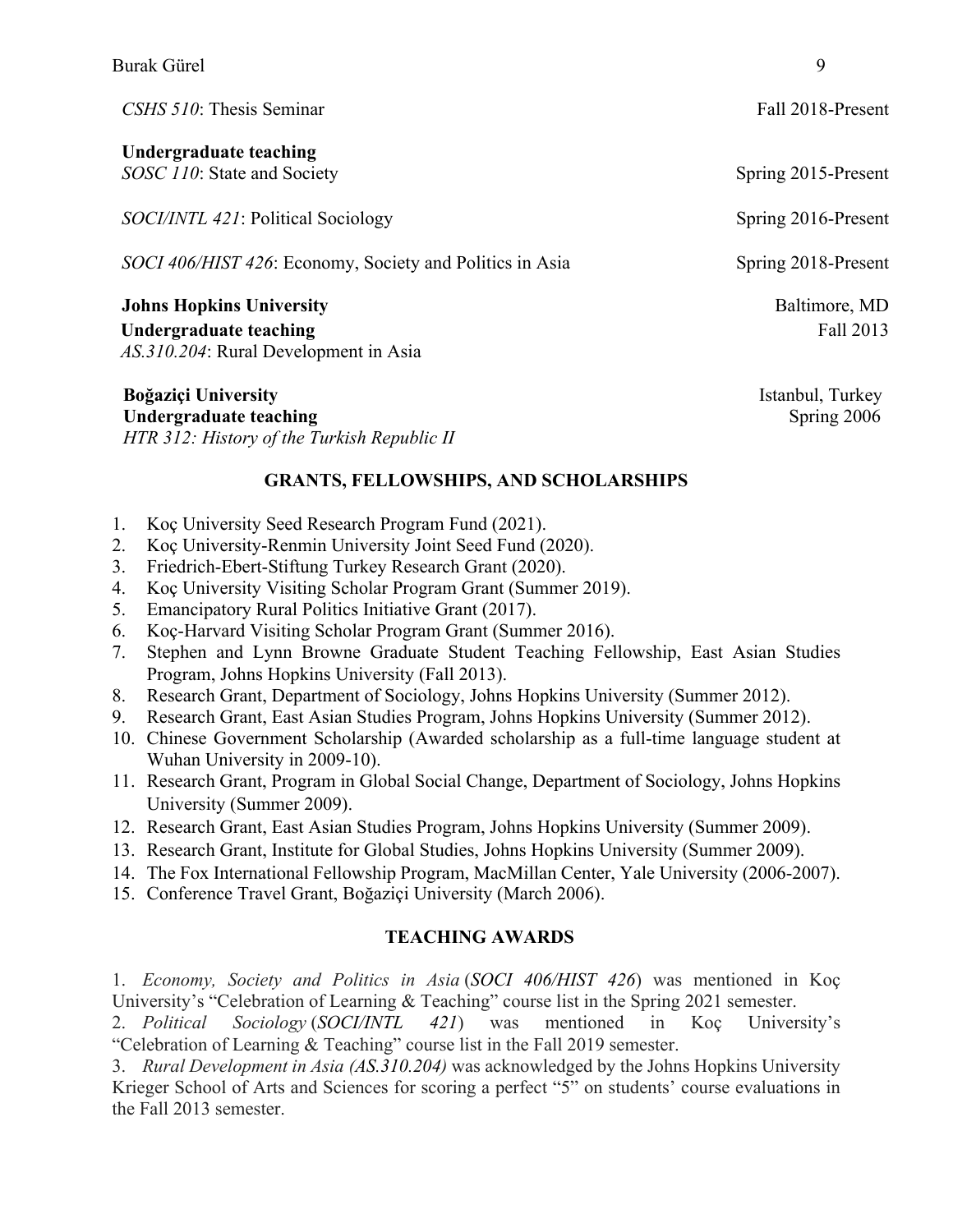#### **UNIVERSITY, COLLEGE, AND DEPARTMENT SERVICE**

Co-director, Center for Asian Studies Since November 2019 Recruitment Committee Member, Department of Business Administration Graduate Program Coordinator, Department of Sociology Fall 2015-Spring 2019 Executive Committee Member, Center for Asian Studies Fall 2017-Fall 2019 Recruitment Committee Member, Department of Economics Spring 2017

**Koç University** Istanbul, Turkey Fall 2019

#### **THESIS SUPERVISION**

**Finished Ph.D. dissertations** İrem Soysal Al (2020)

#### **Finished MA theses**

Eylem Taylan (2019) Maham Hameed (2017) Tuğçe Bidav (2017)

#### **ACADEMIC PEER REVIEW**

*American Ethnologist American Journal of Economics and Sociology American Sociological Review Antipode China Agricultural Economic Review China Perspectives China Quarterly Comparative Studies in Society and History Competition & Change European Review İletişim Yayınları İstanbul University Journal of Sociology Joint Application Scheme for Early Career Research Fellowships*, Cambridge University *Journal of Agrarian Change Journal of China and International Relations* (Advisory Board member since November 2019) *Journal of Peasant Studies Journal of Rural Studies Journal of Water and Land Development Koç University Press METU Studies in Development*